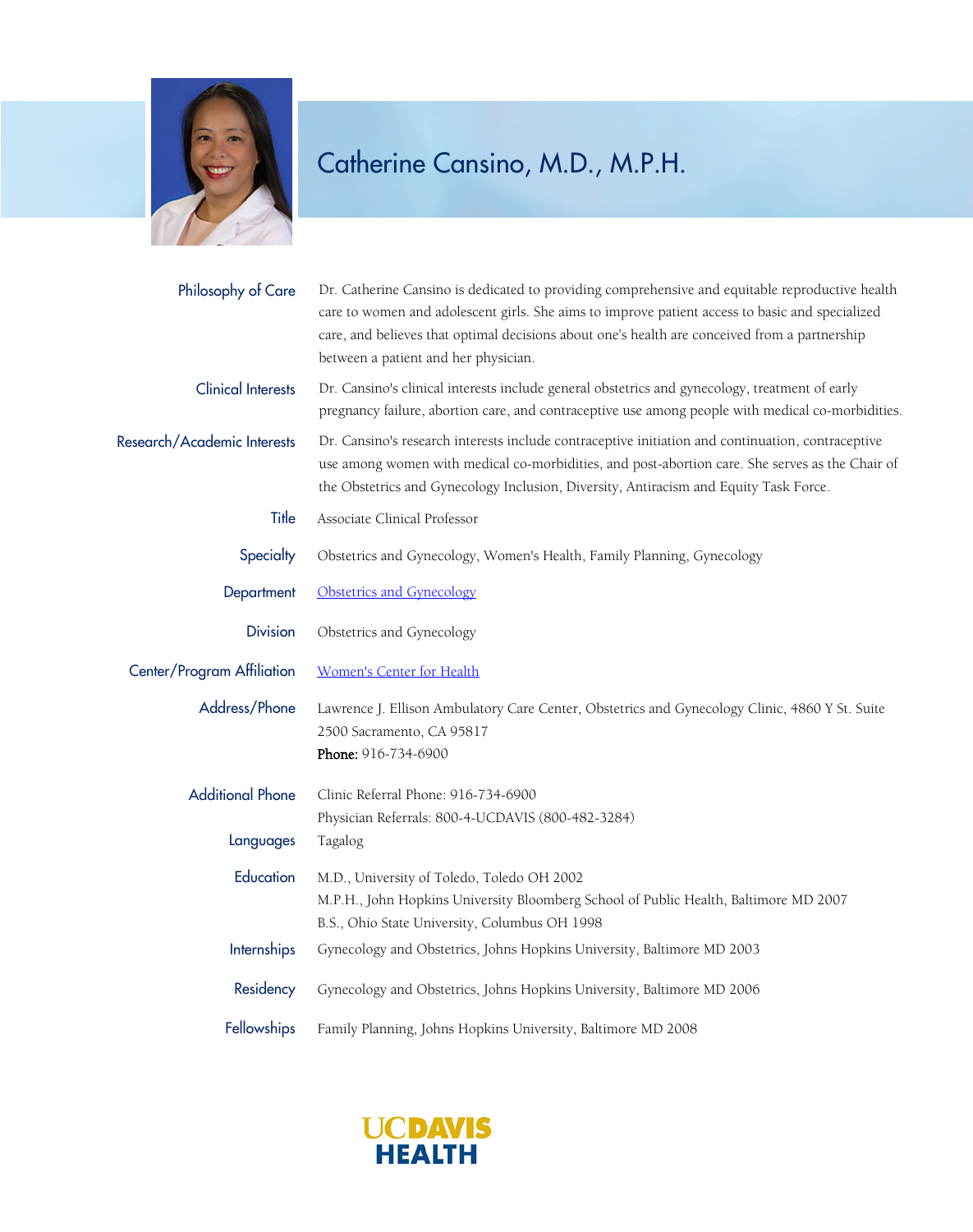

## Catherine Cansino, M.D., M.P.H.

| <b>Board Certifications</b>       | American Board of Obstetrics and Gynecology                                                                                                                                                                                                                                                                                                                                                                                        |
|-----------------------------------|------------------------------------------------------------------------------------------------------------------------------------------------------------------------------------------------------------------------------------------------------------------------------------------------------------------------------------------------------------------------------------------------------------------------------------|
| <b>Professional Memberships</b>   | American College of Obstetricians and Gynecologists, Fellow<br>Physicians for Reproductive Choice and Health<br>Society of Family Planning, Fellow                                                                                                                                                                                                                                                                                 |
| <b>Honors and Awards</b>          | Golden Speculum Award, UC Davis Department of Obstetrics and Gynecology, 2019, 2021<br>Wikipedia Scholar, Society of Family Planning, 2020<br>Wyeth New Leaders Award, 2006<br>Alpha Omega Alpha Honor Society, 2002<br>American Medical Womens Association Janet Glasgow Achievement Citation, 2002<br>Summa cum laude, The Ohio State University, 1998<br>Phi Beta Kappa Honor Society, 1998<br>Honors in the Liberal Arts, 1998 |
| <b>Select Recent Publications</b> | Hsia JK, Schimmoeller NR, Cansino CD, Hou MY, Jensen HM, Creinin MD. Prospective<br>quantification of fetomaternal hemorrhage with dilation and evacuation procedures. Contraception.<br>2019 May;99(5):281-284. doi:10.1016/j.contraception.2018.11.015. Epub 2018 Nov 27. PMID:<br>30500335.                                                                                                                                     |
|                                   | Cansino CD. The Utility of and Indications for Routine Pelvic Examination. ACOG Committee<br>Opinion No. 754 Summary. Obstet Gynecol. 2018 Oct;132(4):1080-1083. doi:10.1097/AOG.<br>0000000000002896. PMID:30247359.                                                                                                                                                                                                              |
|                                   | Cansino C, Lichtenberg ES, Perriera LK, Hou MY, Melo J, Creinin MD. Do women want to talk<br>about birth control at the time of a first-trimester abortion? Contraception. 2018 Dec;98(6):535-<br>540. doi:10.1016/j.contraception.2018.08.005. Epub 2018 Aug 12. PMID:30110618.                                                                                                                                                   |
|                                   | Cansino CD. The role of transvaginal ultrasonography in evaluating the endometrium of women<br>with postmenopausal bleeding. ACOG Committee Opinion No. 734. American College of<br>Obstetricians and Gynecologists. Obstet Gynecol. 2018;131:e124-9.                                                                                                                                                                              |

Chen MJ, Hou MY, Hsia JK, Cansino CD, Melo J, Creinin MD. Long-Acting Reversible